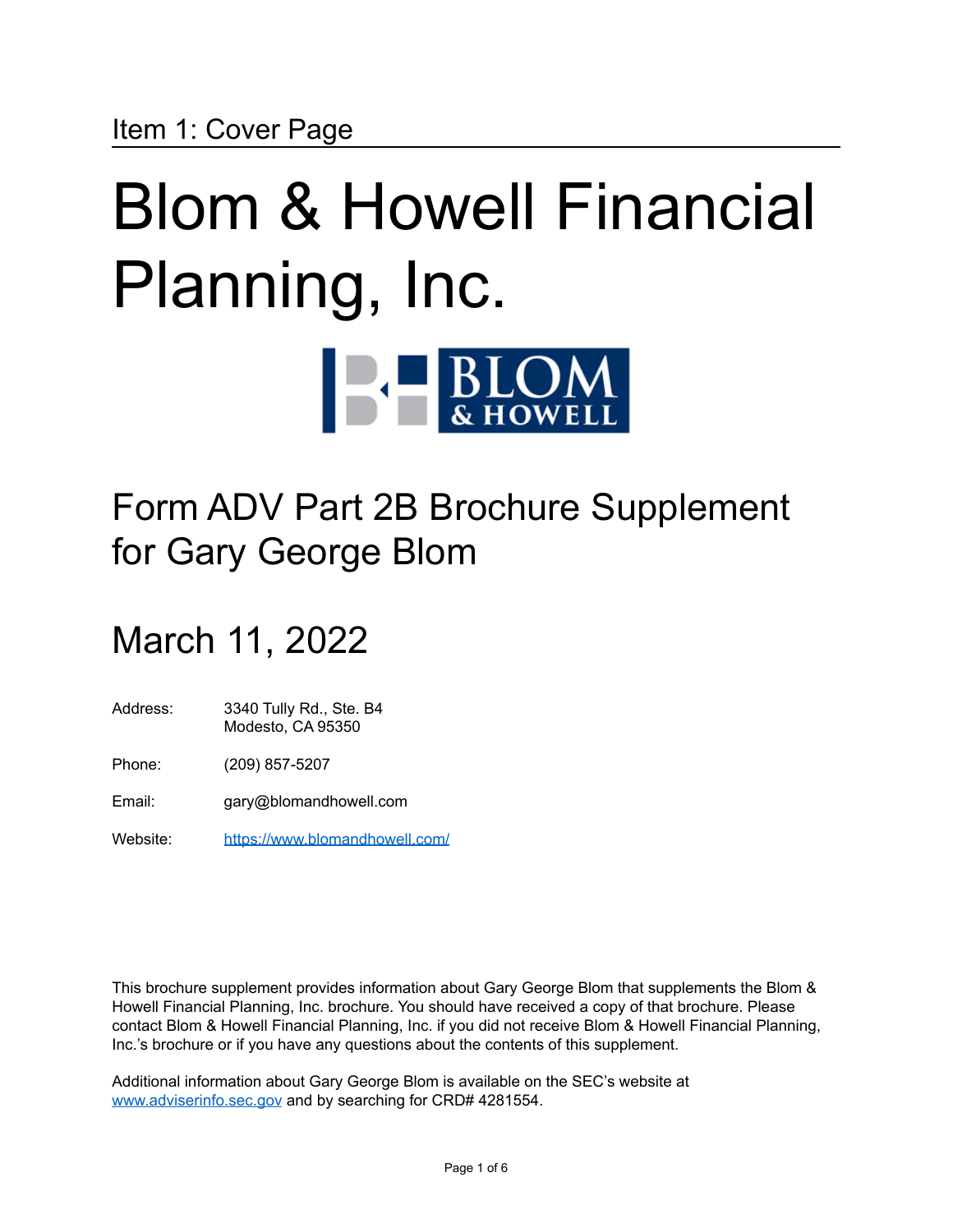### Item 2: Educational Background & Business Experience

| Name:                       | Gary George Blom                                                                                                                                                   |
|-----------------------------|--------------------------------------------------------------------------------------------------------------------------------------------------------------------|
| Year of Birth:              | 1959                                                                                                                                                               |
| Education:                  | No formal education after high school                                                                                                                              |
| <b>Business Background:</b> | Shareholder, President, Secretary, Treasurer, Financial<br>Advisor<br>Blom & Howell Financial Planning, Inc.<br>February 2021 - Present                            |
|                             | <b>Financial Advisor</b><br>Blom & Howell Financial Planning, Inc. (D/B/A under<br>SCF Investment Advisors, Inc. & SCF Securities, Inc.)<br>July 2018 - March 2021 |
|                             | <b>Investment Adviser Representative</b><br>SCF Investment Advisors, Inc.<br>July 2018 - March 2021                                                                |
|                             | <b>Registered Representative</b><br>SCF Securities, Inc.<br>July 2018 - March 2021                                                                                 |
|                             | <b>Registered Representative</b><br>LPL Financial, LLC<br>November 2009 - August 2018                                                                              |

### Item 3: Disciplinary Information

There are no legal or disciplinary events material to a client's or prospective client's evaluation of Gary George Blom. However, in connection with his termination from a prior employer, Mr. Blom has a reported disclosure that may be viewed by accessing his investment adviser representative report via https://adviserinfo.sec.gov/individual/summary/4281554.

### Item 4: Other Business Activities

Gary George Blom is a licensed insurance agent and from time to time will earn an ordinary and customary commission from the sale of an insurance product in such capacity. This creates a conflict of interest, because Gary George Blom has the potential to earn both an insurance commission and advisory fee revenue from a client. Gary George Blom addresses this conflict of interest by fully disclosing his relationship with the applicable insurance provider, and informing clients that they are under no obligation to purchase an insurance product through him.

Gary George Blom earns income through a residential rental property. This is not anticipated to present any conflict of interest and is wholly separate from his activities with Blom & Howell Financial Planning, Inc.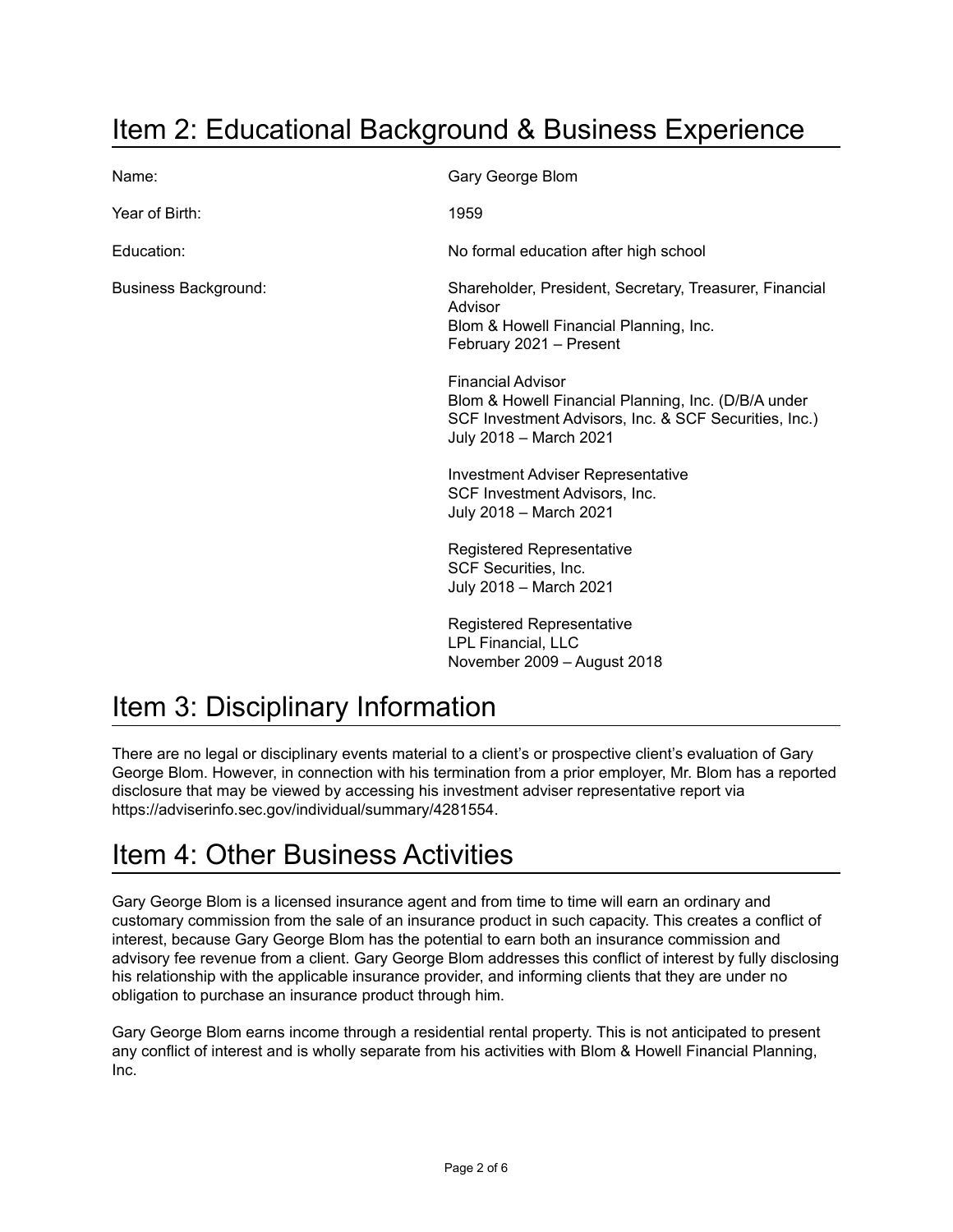### Item 5: Additional Compensation

Gary George Blom does not receive any economic benefit from any third-party other than clients for providing advisory services. Such economic benefits are conveyed through Blom & Howell Financial Planning, Inc.

### Item 6: Supervision

Gary George Blom is the Owner and Chief Compliance Officer, and therefore is supervised pursuant to Blom & Howell Financial Planning Inc.'s written policies and procedures and code of ethics. He may be reached at (209) 857-5207.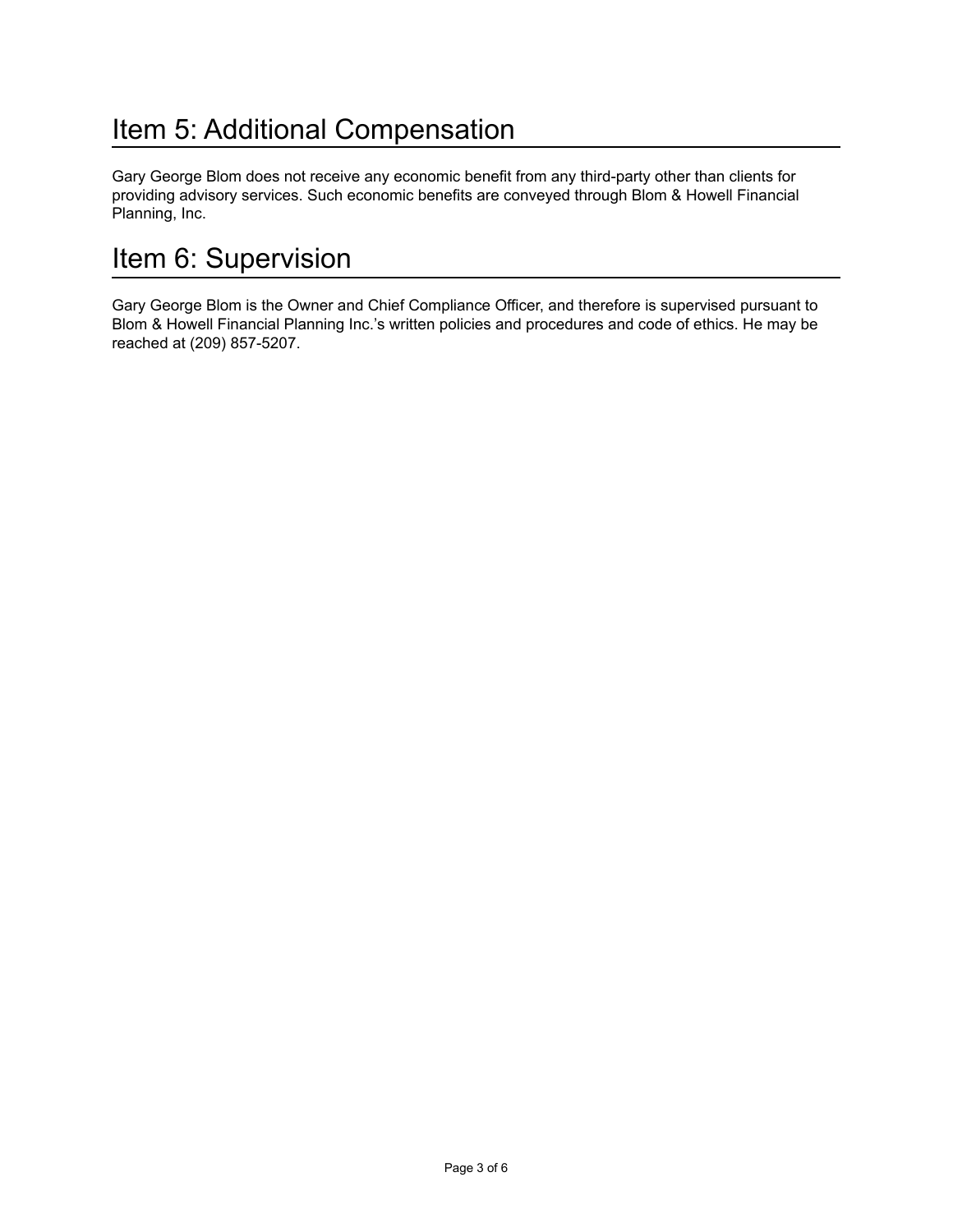# Blom & Howell Financial Planning, Inc. **BLOM**

## Form ADV Part 2B Brochure Supplement for Michael Joseph Howell

## March 11, 2022

- Address: 3340 Tully Rd., Ste. B4 Modesto, CA 95350
- Phone: (209) 857-5207
- Email: michael@blomandhowell.com
- Website: <https://www.blomandhowell.com/>

This brochure supplement provides information about Michael Joseph Howell that supplements the Blom & Howell Financial Planning, Inc. brochure. You should have received a copy of that brochure. Please contact Blom & Howell Financial Planning, Inc. if you did not receive Blom & Howell Financial Planning, Inc.'s brochure or if you have any questions about the contents of this supplement.

Additional information about Michael Joseph Howell is available on the SEC's website at [www.adviserinfo.sec.gov](http://www.adviserinfo.sec.gov) and by searching for CRD# 6127551.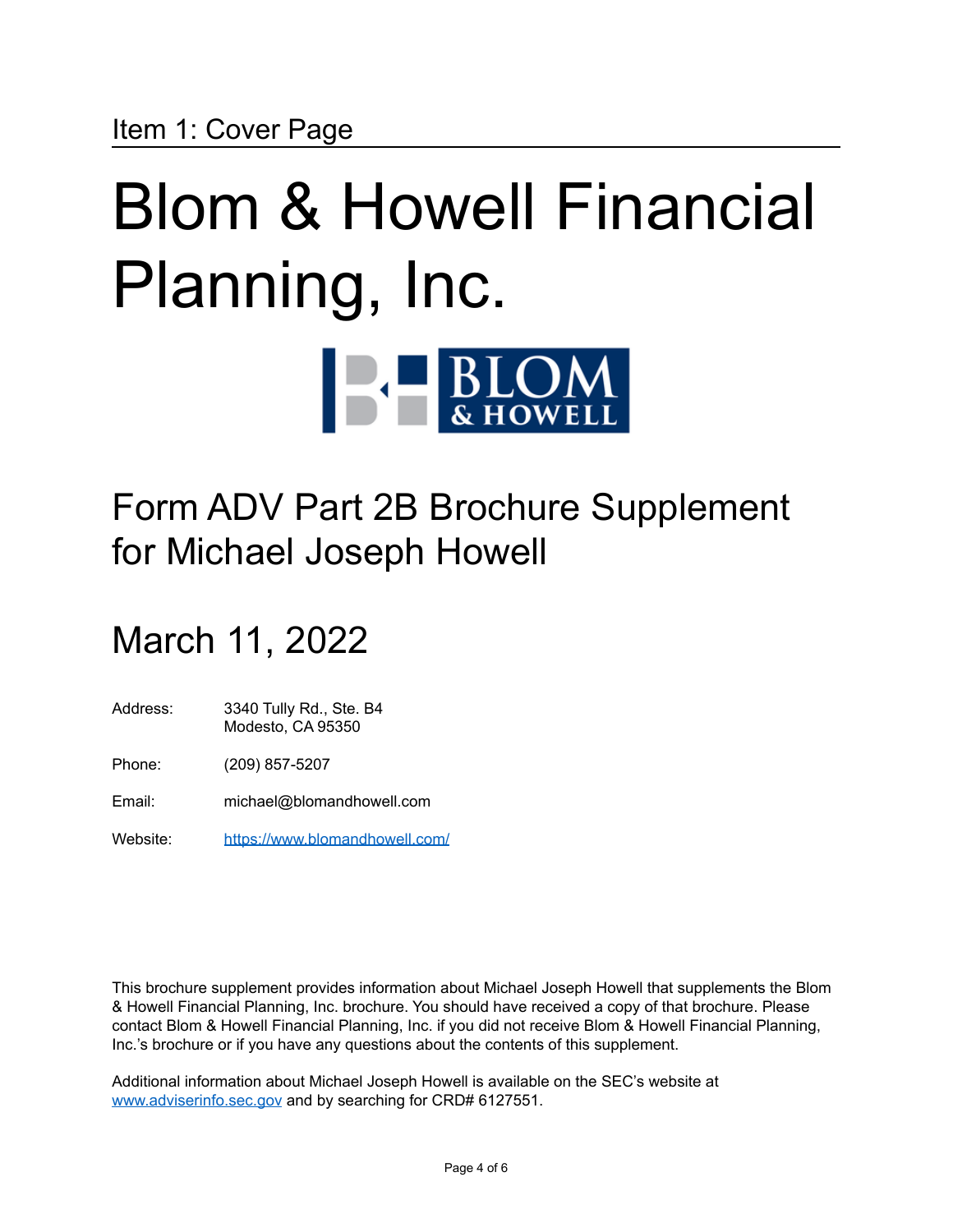### Item 2: Educational Background & Business Experience

| Name:                       | Michael Joseph Howell                                                                                                                                                                                                                                                                                                                                                                                                                                                                      |
|-----------------------------|--------------------------------------------------------------------------------------------------------------------------------------------------------------------------------------------------------------------------------------------------------------------------------------------------------------------------------------------------------------------------------------------------------------------------------------------------------------------------------------------|
| Year of Birth:              | 1987                                                                                                                                                                                                                                                                                                                                                                                                                                                                                       |
| Education:                  | Master of Business Administration<br><b>Liberty University</b><br>2012                                                                                                                                                                                                                                                                                                                                                                                                                     |
|                             | Bachelor of Arts, Business Administration<br>Azusa Pacifica University<br>2009                                                                                                                                                                                                                                                                                                                                                                                                             |
| <b>Business Background:</b> | Shareholder<br>Blom & Howell Financial Planning, Inc.<br>January 2022 - Present                                                                                                                                                                                                                                                                                                                                                                                                            |
|                             | <b>Financial Advisor</b><br>Blom & Howell Financial Planning, Inc.<br>February 2021 - Present                                                                                                                                                                                                                                                                                                                                                                                              |
|                             | <b>Financial Advisor</b><br>Blom & Howell Financial Planning, Inc. (D/B/A under<br>SCF Investment Advisors, Inc. & SCF Securities, Inc.)<br>July 2018 - March 2021                                                                                                                                                                                                                                                                                                                         |
|                             | <b>Investment Adviser Representative</b><br>SCF Investment Advisors, Inc.<br>July 2018 - March 2021                                                                                                                                                                                                                                                                                                                                                                                        |
|                             | <b>Registered Representative</b><br>SCF Securities, Inc.<br>July 2018 - March 2021                                                                                                                                                                                                                                                                                                                                                                                                         |
|                             | <b>Registered Representative</b><br>LPL Financial, LLC<br>August 2013 - August 2018                                                                                                                                                                                                                                                                                                                                                                                                        |
|                             | <b>Investment Adviser Representative</b><br>LPL Financial, LLC<br>October 2013 - August 2018                                                                                                                                                                                                                                                                                                                                                                                               |
| Professional Designations:  | Certified Financial Planner ®                                                                                                                                                                                                                                                                                                                                                                                                                                                              |
|                             | The CFP® certification is a financial planning credential<br>awarded by the Certified Financial Planner Board of<br>Standards Inc. In order to earn and maintain the CFP®<br>designation, individuals must meet the initial certification<br>components of (i) education relevant to the professional,<br>competent, and ethical provision of financial planning<br>services, (ii) pass the certification examination, (iii) attain<br>three years of professional experience, (iv) pass a |